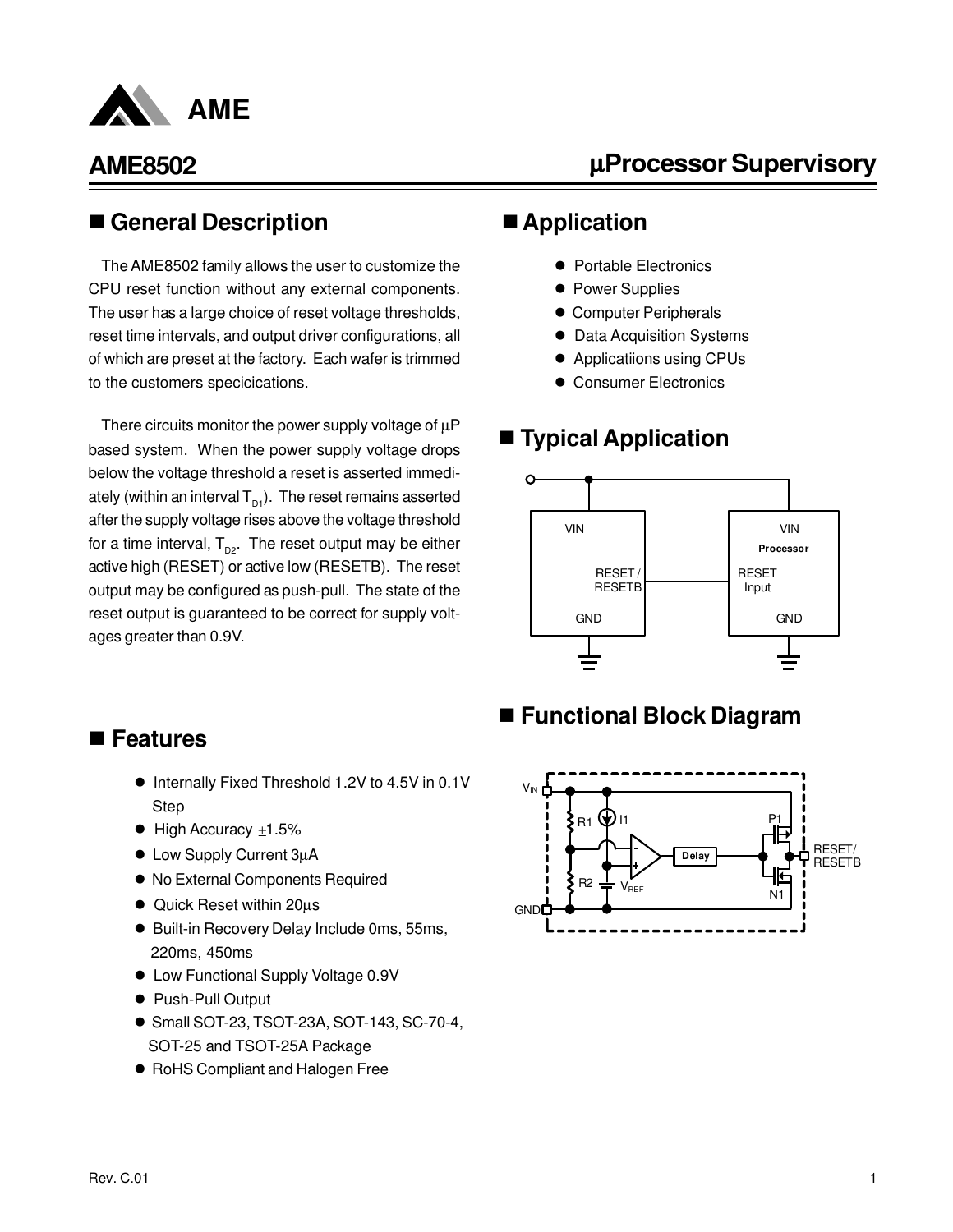

# µ**Processor Supervisory**

### ■ Pin Configuration





#### **AME8502-AETxxxxxx** 1. GND

- 2. RESET/RESETB
- 3. IN
- 
- **\* Die Attach: Non-Conductive Epoxy**





#### **AME8502-BETxxxxxx**

- 1. RESET/RESETB
- 2. GND
- 3. IN
- **\* Die Attach: Non-Conductive Epoxy**

**SOT-23/TSOT-23A Top View**



| AME8502-CETxxxxxx |
|-------------------|
| 1. RESET/RESETB   |
| 2. IN             |

- 3. GND
- **\* Die Attach: Conductive Epoxy**





#### **AME8502-A4Uxxxxx**

- 1. GND
- 2. RESET/RESETB
- 3. NC
- 4. IN

**\* Die Attach: Conductive Epoxy**

**SC-70-4 Top View**



- **AME8502-AIUxxxxx**
- 1. GND
- 2. RESET/RESETB
- 3. NC
- 4. IN

**\* Die Attach: Non-Conductive Epoxy**

#### **SOT-25/TSOT-25A Top View**



#### **AME8502-AEVxxxxxx**

- 1. RESET/RESETB
- 2. IN
- 3. GND
- 4. NC
- 5. NC

**\* Die Attach: Non-Conductive Epoxy**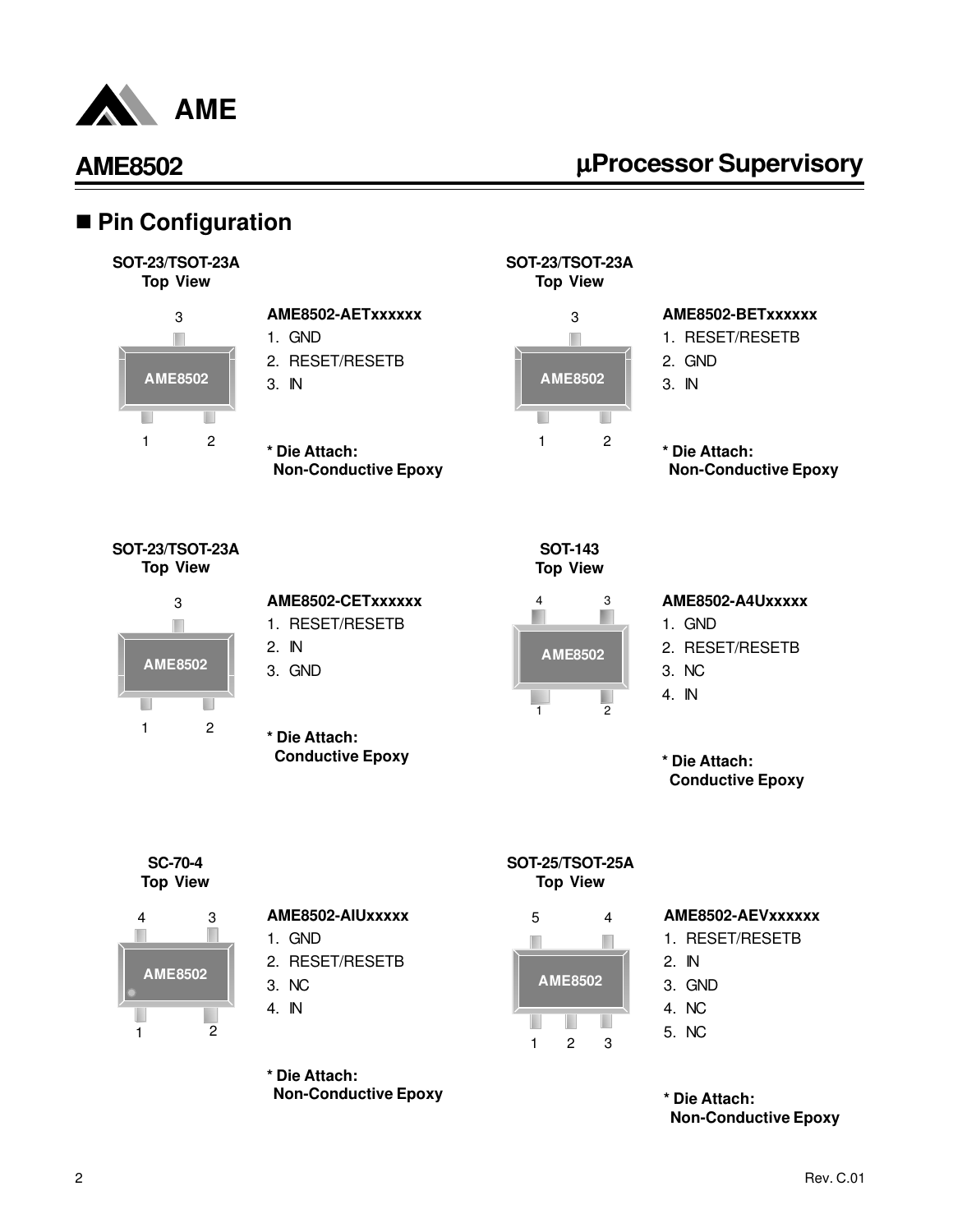

# µ**Processor Supervisory**

# n **Pin Description**

| Pin No. |                             |     |                |                |                 |                         |                                                                                                                                                                                                                                         |
|---------|-----------------------------|-----|----------------|----------------|-----------------|-------------------------|-----------------------------------------------------------------------------------------------------------------------------------------------------------------------------------------------------------------------------------------|
|         | SOT-23 /<br><b>TSOT-23A</b> |     | <b>SOT-143</b> | <b>SC-70-4</b> | SOT-25 /        | <b>Pin Name</b>         | <b>Pin Description</b>                                                                                                                                                                                                                  |
| A       | B                           | C   |                |                | <b>TSOT-25A</b> |                         |                                                                                                                                                                                                                                         |
|         | $\overline{2}$              | 3   |                |                | 3               | <b>GND</b>              | Ground.                                                                                                                                                                                                                                 |
| 2       |                             |     | $\overline{2}$ | $\overline{2}$ |                 | RESET/<br><b>RESETB</b> | This pin can be ordered as RESET or<br>RESETB. Reset is active high.<br>RESETB is active low. It is also available<br>with a push-pull.                                                                                                 |
| 3       | 3                           | 2   | 4              | 4              | $\overline{2}$  | IN                      | Positive power supply. A reset is asserted<br>after this voltage drops below a<br>predetermined level. After $V_{\text{IN}}$ rises above<br>that level the reset output remains asserted<br>until the end of the reset timeout periold. |
| N/A     | N/A                         | N/A | 3              | 3              | 4, 5            | NC.                     | No connection. Not internally connected.<br>Can left floating or connected to GND.                                                                                                                                                      |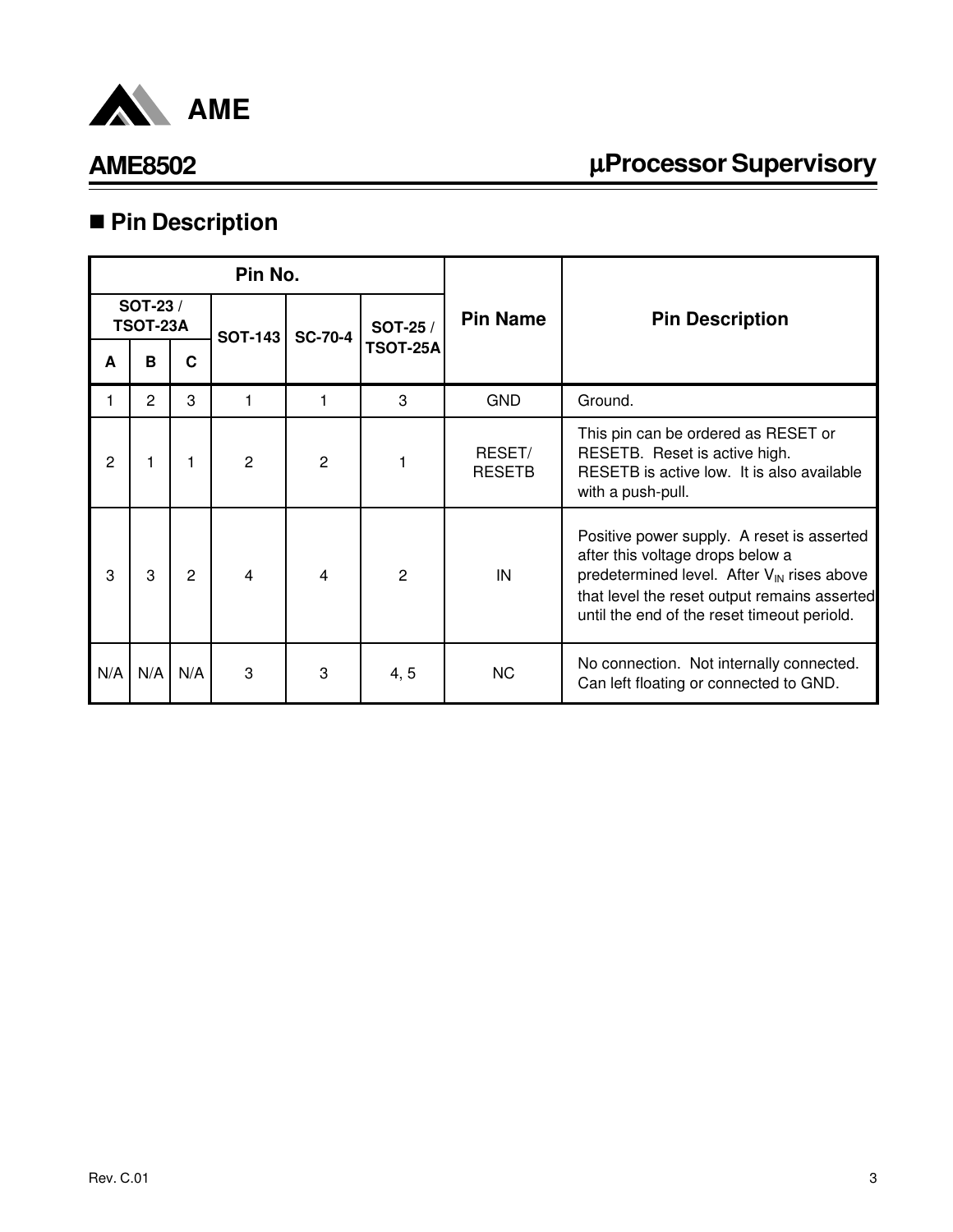

# **n** Ordering Information



|                                     | <b>Pin Configuration</b>                               | Package<br><b>Type</b>              | <b>Number</b><br>of Pins | Output<br><b>Options</b>     | <b>Reset</b><br><b>Time</b><br>$(T_{D2NOM})$ | $V_{IN}$<br><b>Threshold</b><br>Voltage<br>(V <sub>TH</sub> ) | <b>Special Feature</b>                                    |
|-------------------------------------|--------------------------------------------------------|-------------------------------------|--------------------------|------------------------------|----------------------------------------------|---------------------------------------------------------------|-----------------------------------------------------------|
| A<br>$(SOT-23)$<br>(TSOT-23A) 3. IN | 1. GND<br>2. RESET/RESETB                              | E: SOT-2X<br>I: SC-70<br>4: SOT-143 | T: 3<br>U: 4<br>V: 5     | A: RESETB<br><b>B: RESET</b> | B: 0ms<br>C: 55ms<br>D: 220ms<br>G: 450ms    | 120: 1.2V<br>130: 1.3V<br>140: 1.4V                           | N/A: SOT-23/SOT-25<br>K: 0.9mm max<br>(for TSOT-2XA Only) |
| B.<br>(TSOT-23A) 3. IN              | 1. RESET/RESETB<br>(SOT-23) 2. GND                     |                                     |                          |                              |                                              | 480: 4.8V                                                     |                                                           |
| C<br>$(SOT-23)$ 2. IN               | 1. RESET/RESETB<br>(TSOT-23A) 3. GND                   |                                     |                          |                              |                                              | 490: 4.9V<br>500: 5.0V                                        |                                                           |
| A                                   | 1. GND<br>(SOT-143) 2. RESET/RESETB<br>3. NC<br>4. IN  |                                     |                          |                              |                                              |                                                               |                                                           |
| A<br>$(SC-70-4)$                    | 1. GND<br>2. RESET/RESETB<br>3. NC<br>4. IN            |                                     |                          |                              |                                              |                                                               |                                                           |
| A<br>(SOT-25) 2. IN                 | 1. RESET/RESETB<br>(TSOT-25A) 3. GND<br>4. NC<br>5. NC |                                     |                          |                              |                                              |                                                               |                                                           |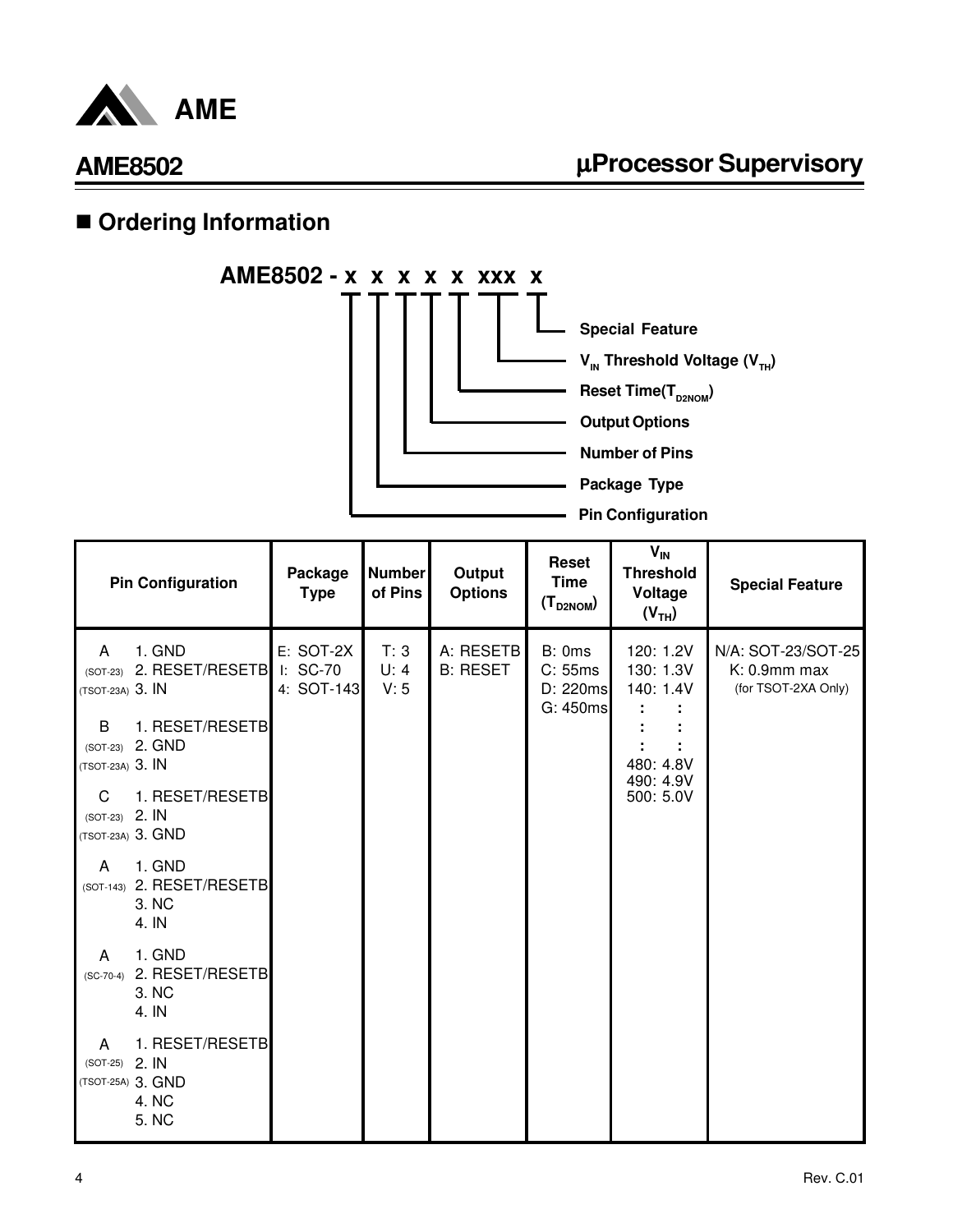

# n **Absolute Maximum Ratings**

| <b>Parameter</b>               |            | <b>Maximum</b> | <b>Unit</b> |
|--------------------------------|------------|----------------|-------------|
| <b>Supply Voltage</b>          |            | 6              |             |
| Input Current, V <sub>IN</sub> |            | 20             | mA          |
| Output Current, RESET, RESETB  |            | 20             | mA          |
| <b>ESD Classification</b>      | <b>HBM</b> | 2              | kV          |
|                                | MM         | 200            |             |

# ■ Recommended Operating Conditions

| <b>Parameter</b>                 | Symbol           | Rating          | Unit         |
|----------------------------------|------------------|-----------------|--------------|
| Junction Temperature Range       |                  | $-40$ to $+125$ |              |
| <b>Ambient Temperature Range</b> |                  | $-40$ to $+85$  | $^{\circ}$ C |
| Storage Temperature Range        | <sup>I</sup> STG | $-65$ to $+150$ |              |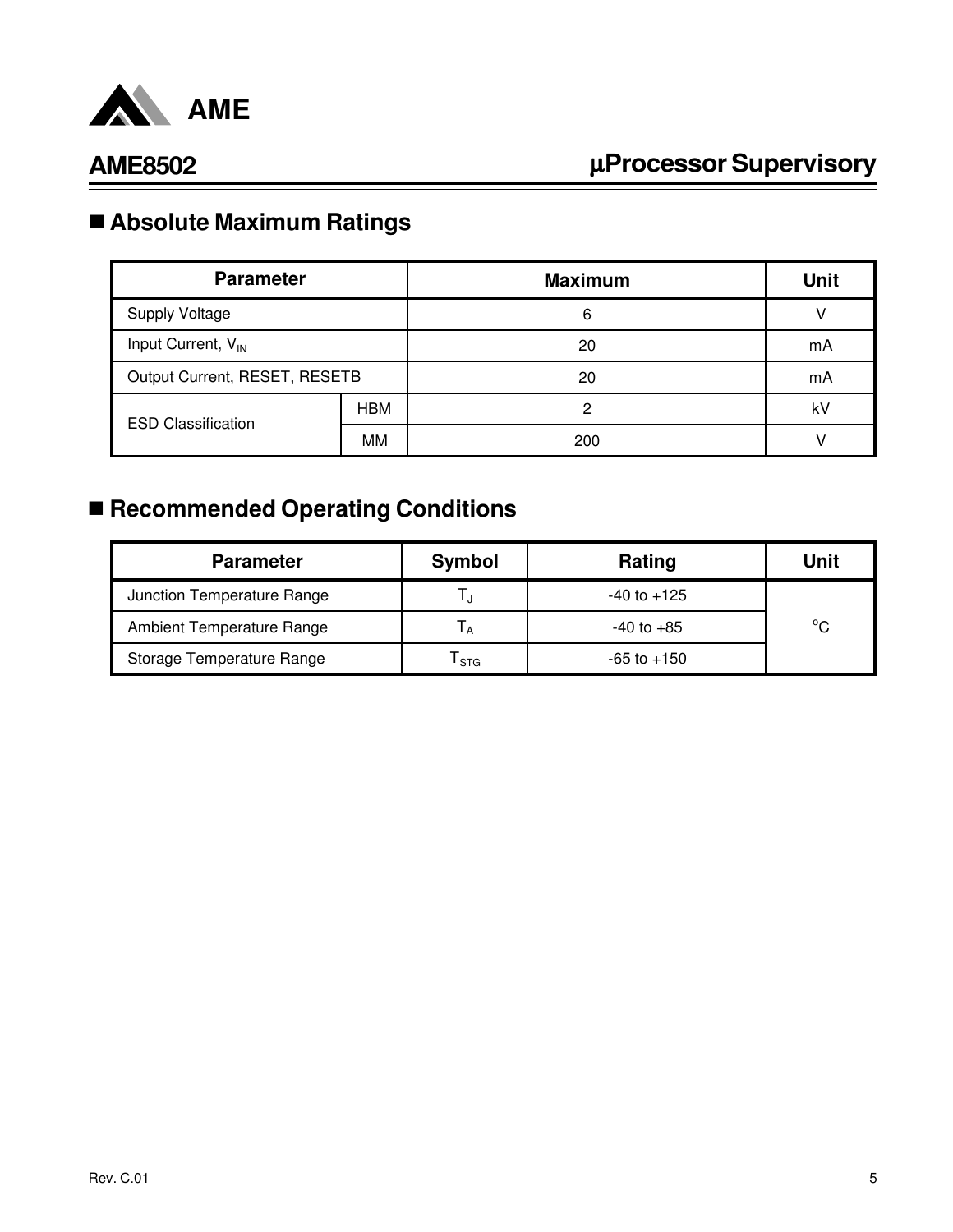

# µ**Processor Supervisory**

# n **Thermal Information**

| <b>Parameter</b>                                   | Package                        | <b>Die Attach</b>       | <b>Symbol</b>          | <b>Maximum</b> | <b>Unit</b>      |
|----------------------------------------------------|--------------------------------|-------------------------|------------------------|----------------|------------------|
|                                                    | <b>SOT-23</b><br>TSOT-23A      | <b>Conductive Epoxy</b> |                        | 81             |                  |
|                                                    | <b>SOT-143</b>                 |                         |                        | 130            |                  |
| Thermal Resistance*<br>(Junction to Case)          | <b>SOT-23</b><br><b>SOT-25</b> |                         | $\theta_{\text{JC}}$   | 140            | $^{\circ}$ C / W |
|                                                    | TSOT-23A<br>TSOT-25A           | Non-Conductive Epoxy    |                        | 130            |                  |
|                                                    | SC-70-4                        |                         |                        | 120            |                  |
|                                                    | <b>SOT-23</b>                  |                         |                        | 260            |                  |
|                                                    | TSOT-23A                       | <b>Conductive Epoxy</b> | $\theta_{\mathsf{JA}}$ | 230            | $^{\circ}$ C / W |
|                                                    | <b>SOT-143</b>                 |                         |                        | 350            |                  |
| <b>Thermal Resistance</b><br>(Junction to Ambient) | <b>SOT-23</b><br><b>SOT-25</b> |                         |                        | 280            |                  |
|                                                    | TSTO-23A<br>TSOT-25A           | Non-Conductive Epoxy    |                        | 250            |                  |
|                                                    | SC-70-4                        |                         |                        | 400            |                  |
|                                                    | <b>SOT-23</b>                  |                         |                        | 400            |                  |
|                                                    | TSOT-23A                       | <b>Conductive Epoxy</b> |                        | 455            |                  |
|                                                    | <b>SOT-143</b>                 |                         |                        | 285            |                  |
| Internal Power Dissipation                         | <b>SOT-23</b><br><b>SOT-25</b> |                         | $P_D$                  | 400            | mW               |
|                                                    | TSTO-23A<br>TSOT-25A           | Non-Conductive Epoxy    |                        | 400            |                  |
|                                                    | SC-70-4                        |                         |                        | 300            |                  |
| Lead Temperature (soldering 10 sec)**              |                                |                         |                        | 260            | $^{\circ}C$      |

 $^*$  Measure  $\theta_{\text{JC}}$  on center of molding compound if IC has no tab.

\*\* MIL-STD-202G 210F.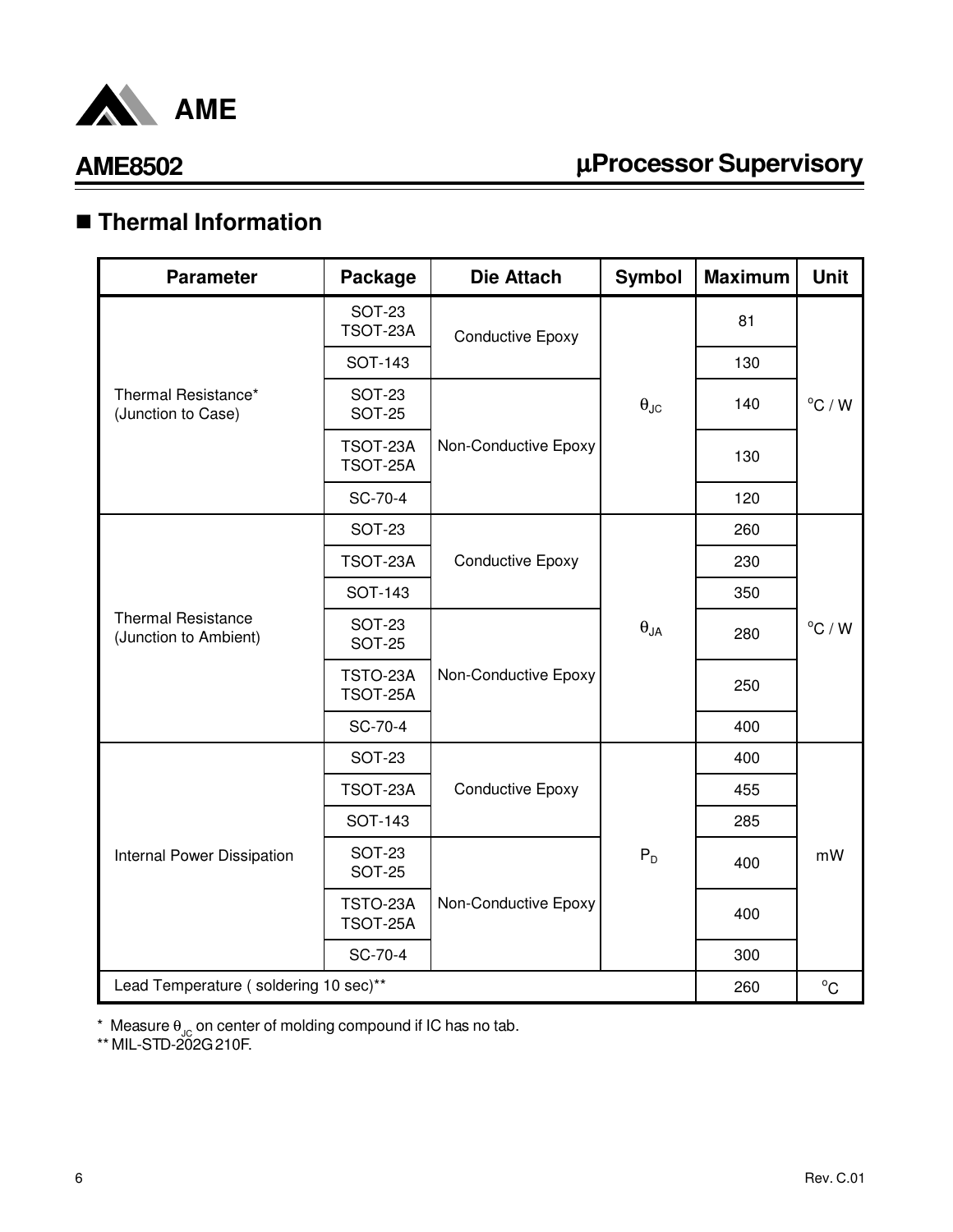

# µ**Processor Supervisory**

# n **Electrical Specifications**

 ${\sf T}_{\sf A}$ =27°C, unless otherwise specified.

| <b>Parameter</b>                    |           | <b>Symbol</b>            | <b>Test Condition</b>                                                                           | Min           | <b>Typ</b>            | <b>Max</b>  | <b>Units</b> |
|-------------------------------------|-----------|--------------------------|-------------------------------------------------------------------------------------------------|---------------|-----------------------|-------------|--------------|
|                                     |           |                          | <b>RESET</b>                                                                                    | 0.9           |                       | 6           | V            |
| Operating $V_{DD}(V_{OUT})$ Range   |           | $V_{DD}$                 | <b>RESET</b>                                                                                    | 1.1           |                       | 6           |              |
| <b>Supply Current</b>               |           | $I_{DD}$                 | $V_{DD}$ =5V, T <sub>A</sub> =27 <sup>°</sup> C                                                 |               | 3                     | 8           | μA           |
| <b>Reset Threshold</b>              |           | V <sub>TH</sub>          | $T_A = 27^\circ C$                                                                              |               | 1.2 to 4.5            |             | V            |
| <b>Threshold Voltage Accuracy</b>   |           | $\Delta V$ <sub>TH</sub> | $T_A = 27$ °C                                                                                   | $-1.5$        |                       | 1.5         | $\%$         |
| V <sub>DD</sub> Drop to Reset Delay |           | $t_{\mathsf{RD}}$        | Drop= $VTH$ -125mV                                                                              |               | 20                    |             | $\mu s$      |
|                                     | Version B |                          |                                                                                                 | 0             | 0                     | $\mathbf 0$ |              |
| <b>Reset Active Time</b>            | Version C |                          | $V_{DD} \ge 1.02 \times V_{TH}$                                                                 | 35            | 55                    | 75          | ms           |
| Out Period                          | Version D | $t_{\mathsf{RP}}$        |                                                                                                 | 143           | 220                   | 297         |              |
|                                     | Version G |                          |                                                                                                 | 292           | 450                   | 608         |              |
|                                     |           |                          | $V_{DD}$ < $V_{TH(MIN)}$ , $I_{SINK}$ =3.5mA,<br>$V_{TH} \geq 3V$                               |               |                       | 0.4         |              |
| <b>RESET Output Voltage Low</b>     |           | $V_{OL}$                 | $V_{DD}$ < $V_{TH(MIN)}$ , $I_{SINK}$ =1.2mA,<br>$V_{TH} \ge 1.8V$                              |               |                       | 0.3         | v            |
|                                     |           |                          | $VTH(MIN) > VDD > 1V,$<br>$I_{SINK} = 0.5mA$                                                    |               |                       | 0.3         |              |
|                                     |           |                          | $V_{DD} > V_{TH(MAX)}$<br>$I_{\text{SOURCE}} = 800 \mu A$ , $V_{\text{TH}} \ge 3V$              | $V_{DD}$ -1.5 |                       |             |              |
| <b>RESET Output Voltage High</b>    |           | $V_{OH}$                 | $V_{DD} > V_{TH(MAX)}$<br>$I_{\text{SOURCE}} = 500 \mu A$ , $V_{\text{TH}} \ge 1.8 V$           | $0.8 V_{DD}$  |                       |             | V            |
|                                     |           |                          | $V_{DD} > V_{TH(MAX)}$<br>$I_{\text{SOURCE}} = 200 \mu\text{A}, V_{\text{TH}} \ge 1.1 \text{V}$ | $0.8 V_{DD}$  |                       |             |              |
|                                     |           |                          | $V_{DD} > V_{TH(MAX)}$ , $I_{SINK} = 3.5mA$ ,<br>$V_{TH} \geq 3V$                               |               |                       | 0.4         |              |
| <b>RESET Output Voltage Low</b>     |           | $V_{OL}$                 | $V_{DD} > V_{TH(MAX)}$ , $I_{SINK} = 1.2mA$ ,<br>$V_{TH} \ge 1.8V$                              |               |                       | 0.3         | V            |
|                                     |           |                          | $V_{DD} > V_{TH(MAX)}$ , $I_{SINK} = 0.5mA$ ,<br>$V_{TH} \ge 1.2V$                              |               |                       | 0.3         |              |
|                                     |           |                          | $1.1V < VDD < VTH(MIN)$<br>$I_{\text{SOURCE}} = 200 \mu A$                                      | $0.8 V_{DD}$  |                       |             |              |
| <b>RESET Output Voltage High</b>    |           | $V_{OH}$                 | $1.8V < V_{DD} < V_{TH(MIN)}$<br>$I_{\text{SOURCE}} = 500 \mu A$                                | $0.8 V_{DD}$  |                       |             | V            |
|                                     |           |                          | $3V < V_{DD} < V_{TH(MIN)}$<br>$I_{\text{SOURCE}} = 800 \mu A$                                  | $V_{DD}$ -1.5 |                       |             |              |
| <b>Hysteresis Width</b>             |           | $V_{HYS}$                |                                                                                                 |               | $0.01V$ <sub>TH</sub> |             | $\vee$       |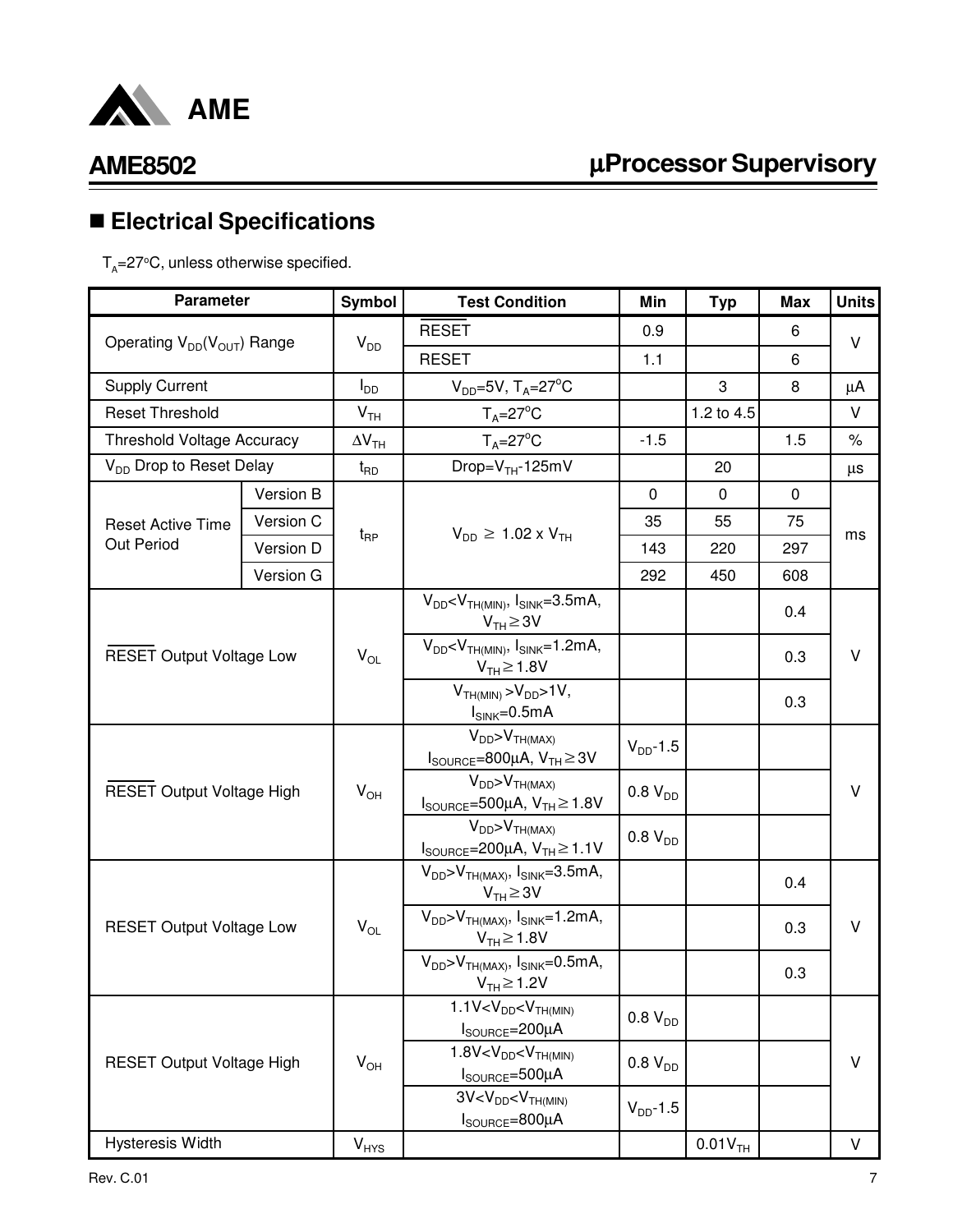

### ■ Characterization Curve



#### **Nch Driver Output Current vs VDS**



#### **Supply Current vs Input Voltage Supply Current vs Input Voltage**



# µ**Processor Supervisory**

**Output Voltage vs. Input Voltage**



#### **Nch Driver Output Current vs VDS**



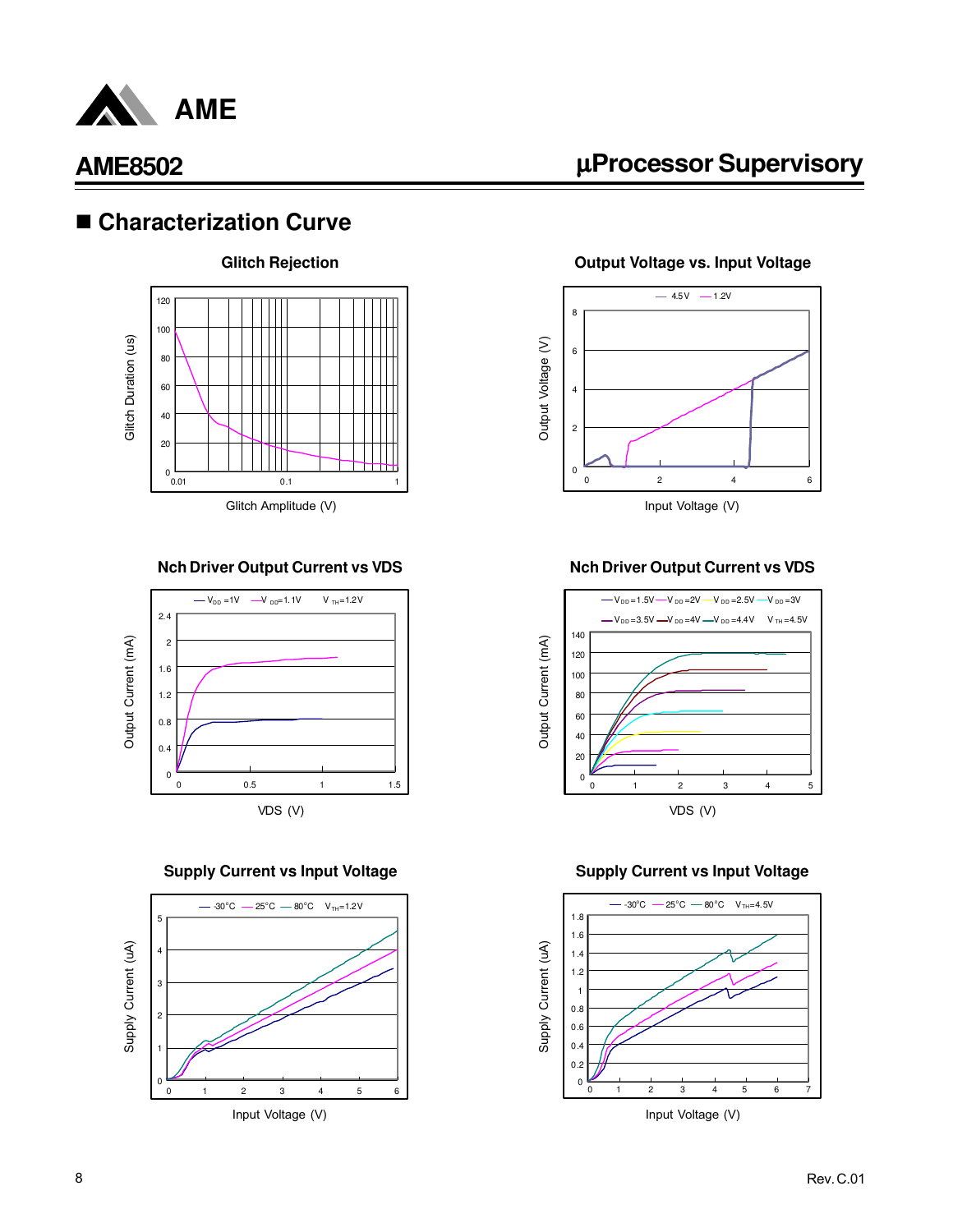

### ■ Characterization Curve (Contd.)

#### **Power-Down Reset vs. Temperature**



Temperature (°C)

#### **Nch Driver Sink Current vs. Input Voltage**



#### **Pch Driver Output Vurrent vs. Input Voltage**



**Power-Down Reset vs. Temperature**

µ**Processor Supervisory**



Temperature (°C)

#### **Reset Threshold Derivation vs. Temperature**



#### **Power-Up Reset Time-Out vs. Temperature**



Temperature  $(^{\circ}C)$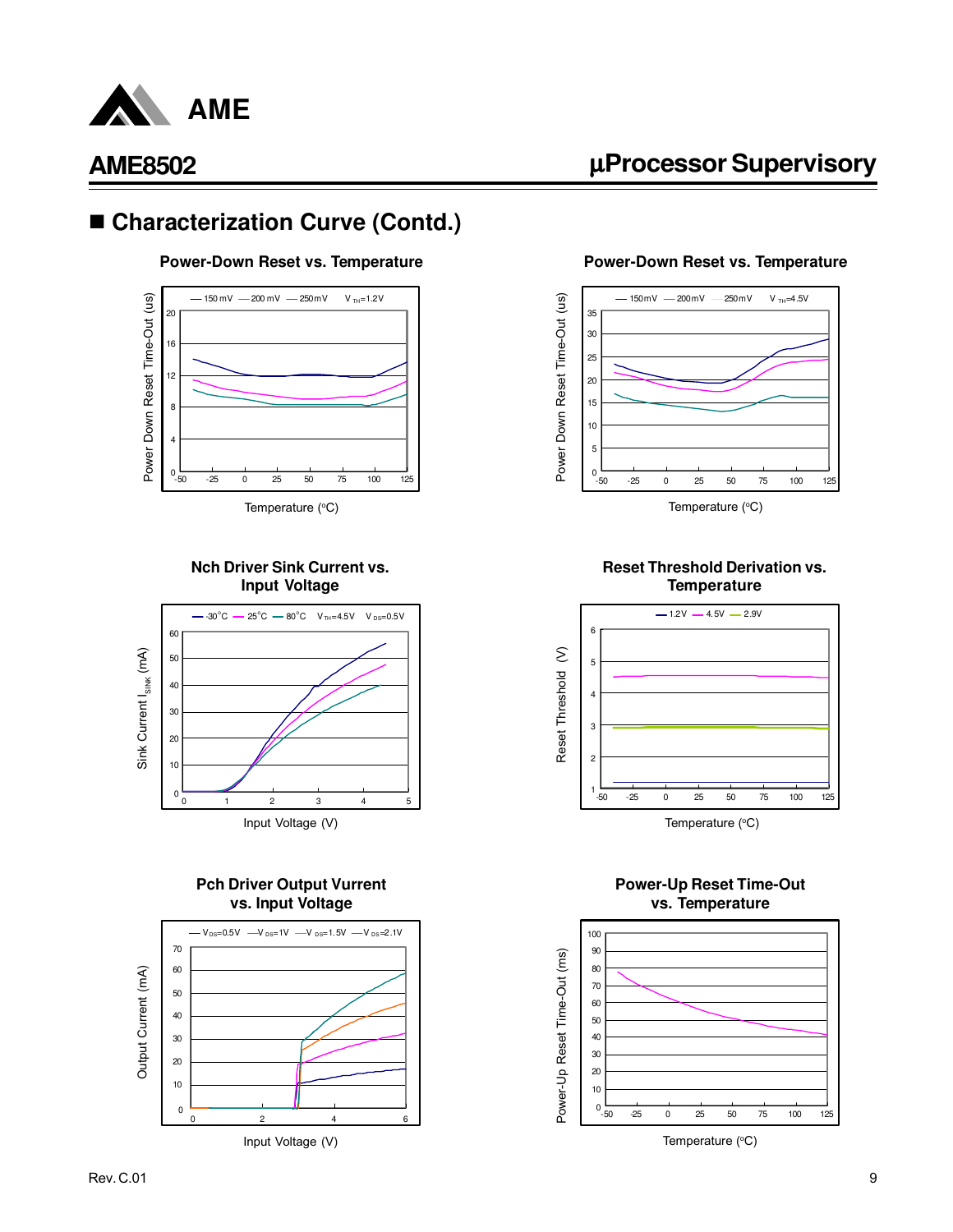

# ■ Characterization Curve (Contd.)

#### **Nch Driver Output Current vs VDS**



# µ**Processor Supervisory**

**Output Voltage vs. Input Voltage**

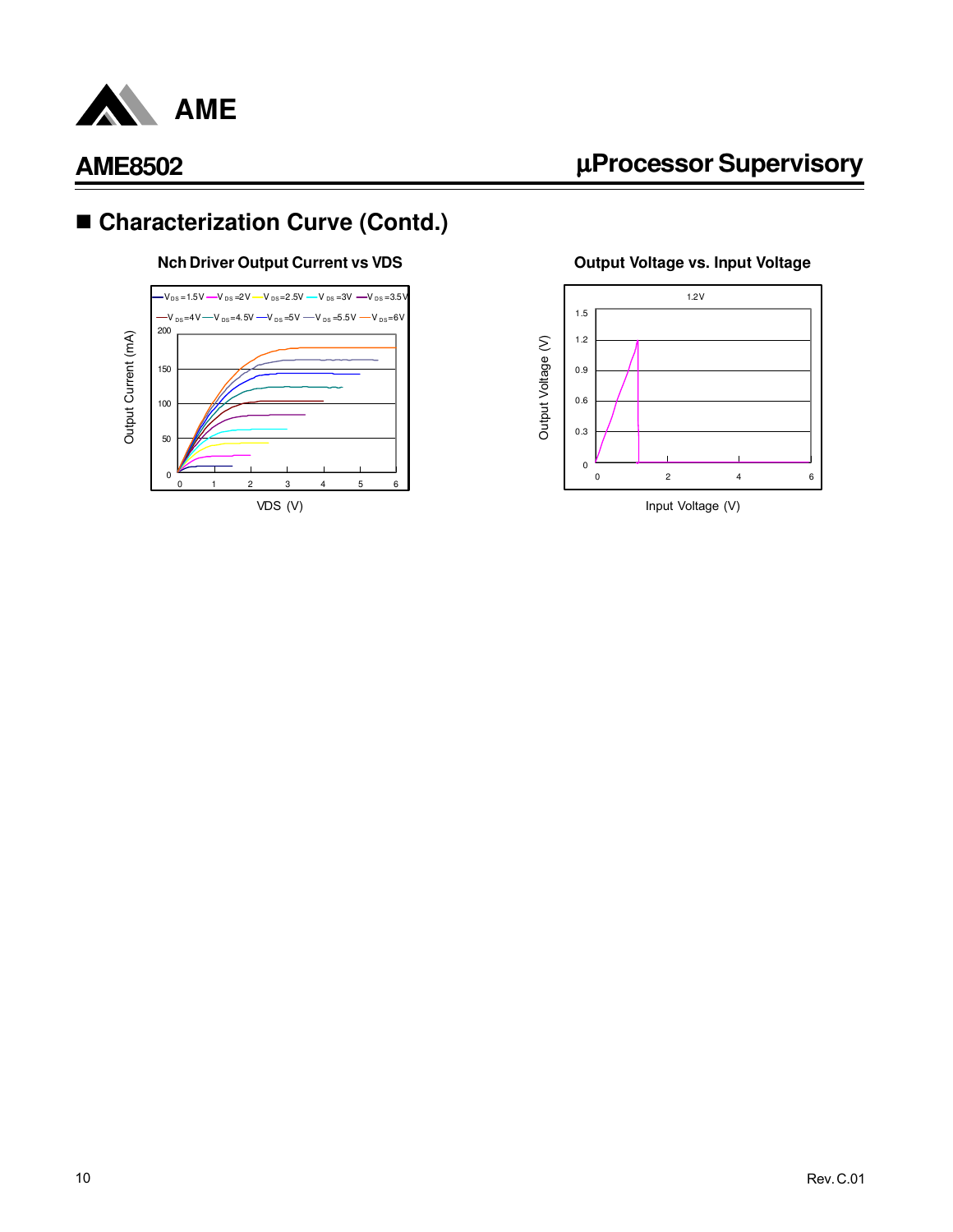

# n **Tape and Reel Dimension**

**SOT-23**



**Carrier Tape, Number of Components Per Reel and Reel Size**

| Package | <b>Carrier Width (W)</b> |                  | <b>Part Per Full Reel</b> | <b>Reel Size</b> |
|---------|--------------------------|------------------|---------------------------|------------------|
| SOT-23  | $8.0 \pm 0.1$ mm         | $4.0{\pm}0.1$ mm | 3000pcs                   | $180±1$ mm       |

**TSOT-23-A**



#### **Carrier Tape, Number of Components Per Reel and Reel Size**

| <b>Carrier Width (W)</b><br>Package |                  | Pitch (P)        | <b>Part Per Full Reel</b> | <b>Reel Size</b> |
|-------------------------------------|------------------|------------------|---------------------------|------------------|
| TSOT-23A                            | $8.0 \pm 0.1$ mm | $4.0 \pm 0.1$ mm | 3000pcs                   | $180±1$ mm       |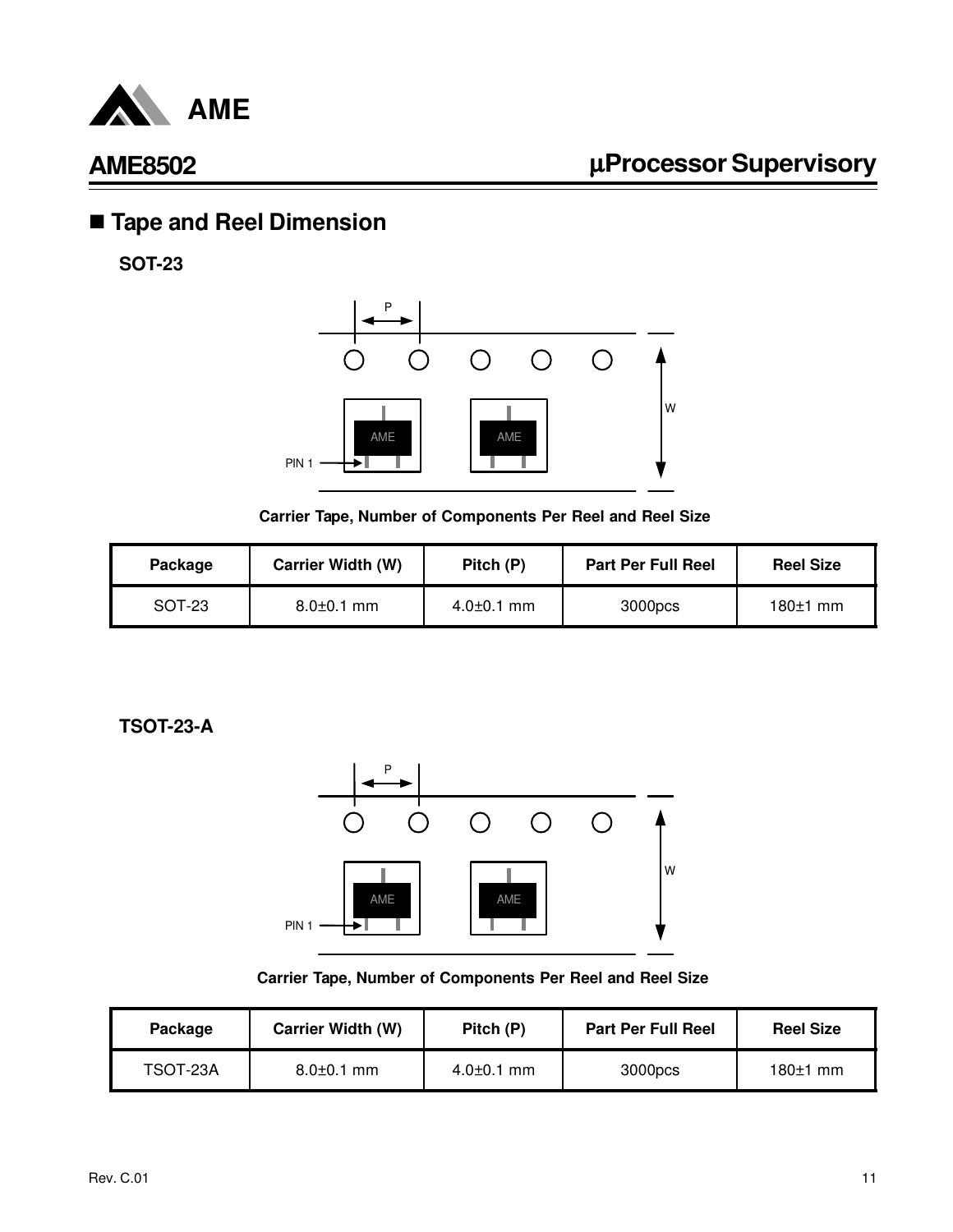

# ■ Tape and Reel Dimension (Contd.)

**SOT-143**



**Carrier Tape, Number of Components Per Reel and Reel Size**

| <b>Carrier Width (W)</b><br>Package |                  | Pitch (P)        | <b>Part Per Full Reel</b> | <b>Reel Size</b> |
|-------------------------------------|------------------|------------------|---------------------------|------------------|
| SOT-143                             | $8.0 \pm 0.1$ mm | $4.0{\pm}0.1$ mm | 3000pcs                   | $180±1$ mm       |

**SC-70-4**



**Carrier Tape, Number of Components Per Reel and Reel Size**

| <b>Carrier Width (W)</b><br>Package |                  | Pitch (P)        | <b>Part Per Full Reel</b> | <b>Reel Size</b> |
|-------------------------------------|------------------|------------------|---------------------------|------------------|
| SC-70-4                             | $8.0 \pm 0.1$ mm | $4.0{\pm}0.1$ mm | 3000pcs                   | $180±1$ mm       |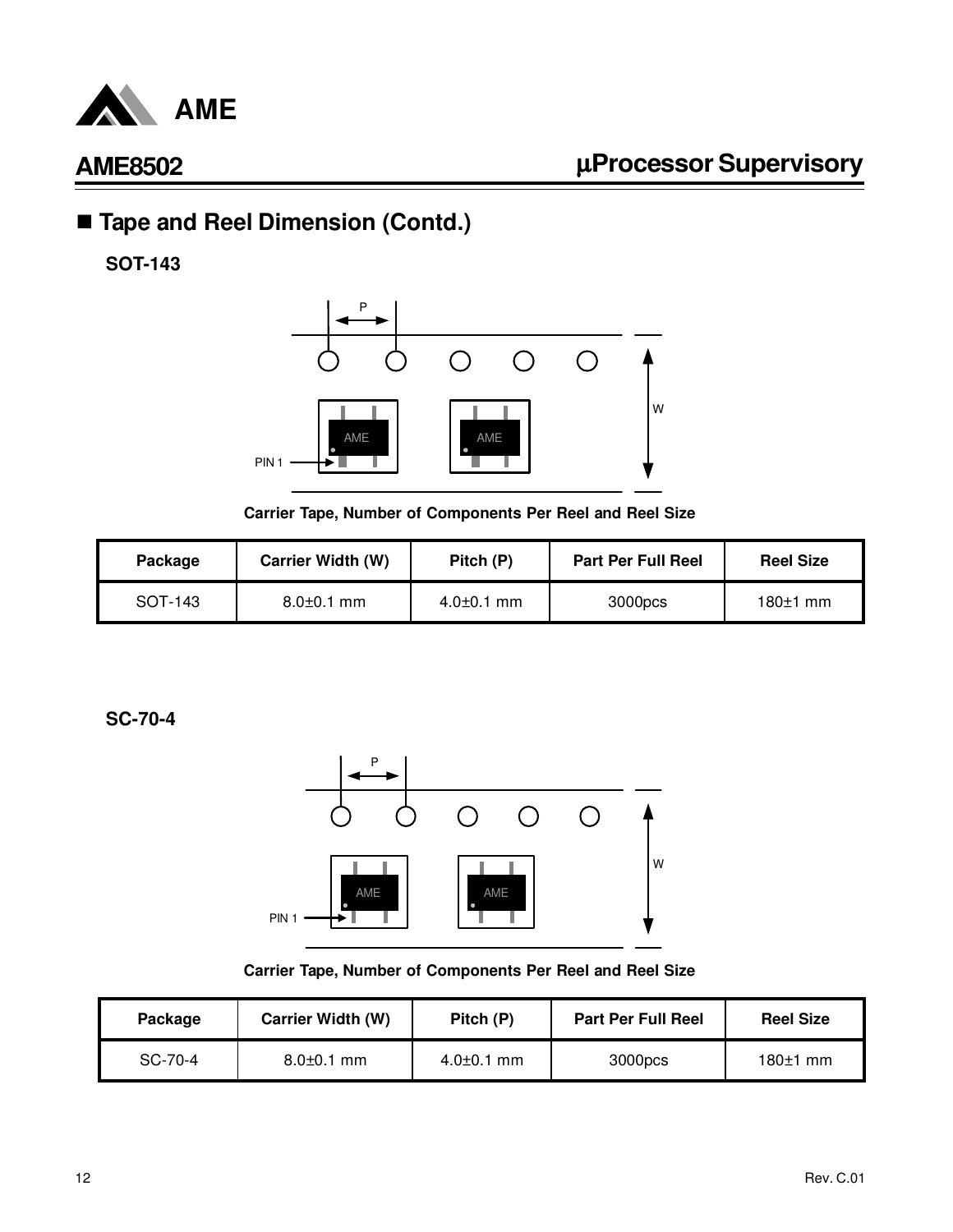

# ■ Tape and Reel Dimension (Contd.)

**SOT-25**



**Carrier Tape, Number of Components Per Reel and Reel Size**

| <b>Carrier Width (W)</b><br>Package |                  | Pitch (P)        | <b>Part Per Full Reel</b> | <b>Reel Size</b> |
|-------------------------------------|------------------|------------------|---------------------------|------------------|
| SOT-25                              | $8.0 \pm 0.1$ mm | $4.0{\pm}0.1$ mm | 3000pcs                   | $180±1$ mm       |

**TSOT-25A**



**Carrier Tape, Number of Components Per Reel and Reel Size**

| Package  | <b>Carrier Width (W)</b> | Pitch (P)        | <b>Part Per Full Reel</b> | <b>Reel Size</b> |
|----------|--------------------------|------------------|---------------------------|------------------|
| TSOT-25A | $8.0 \pm 0.1$ mm         | $4.0{\pm}0.1$ mm | 3000pcs                   | $180±1$ mm       |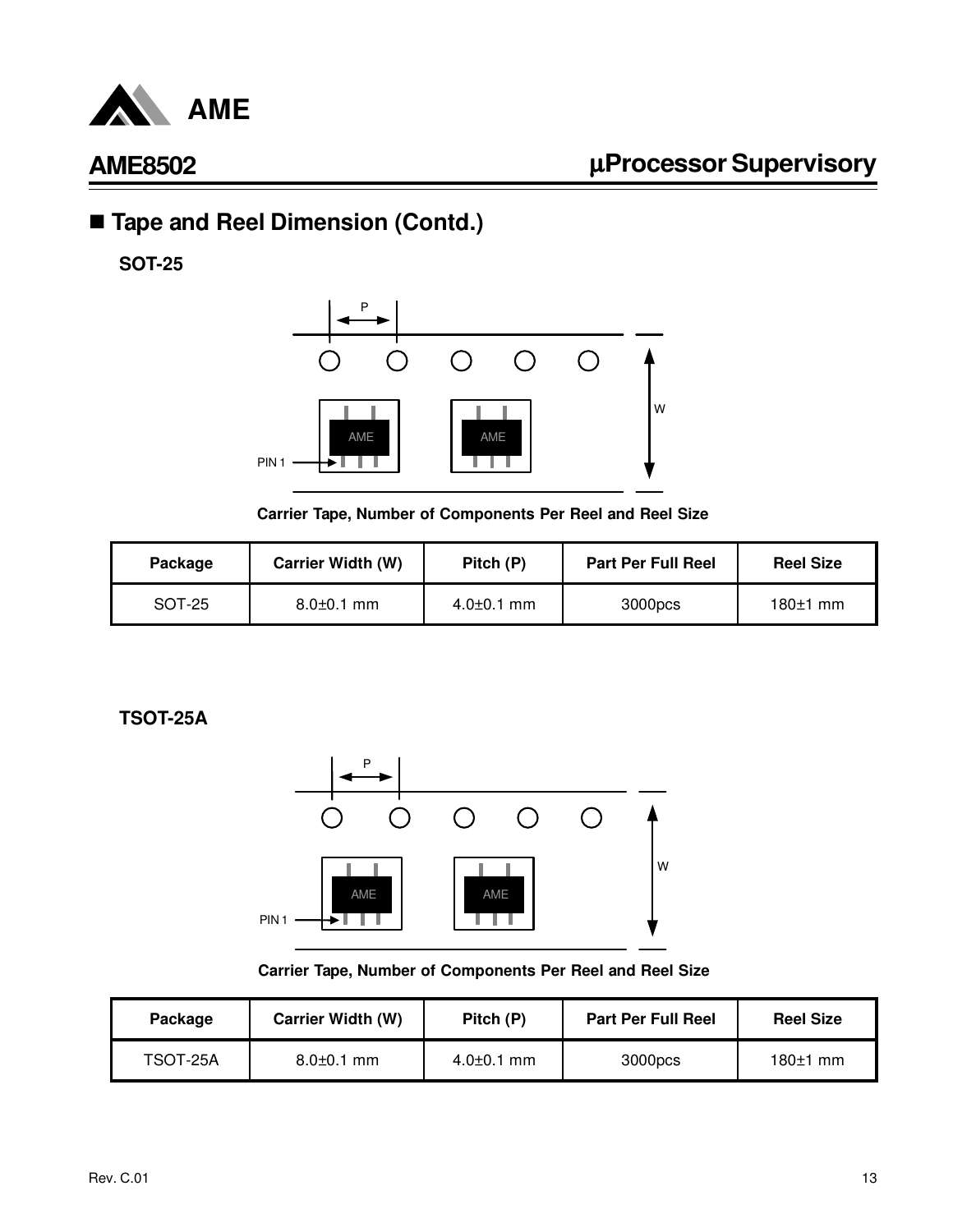

# µ**Processor Supervisory**

# n **Package Dimension**

#### **SOT-23**

**Top View Side View**





| <b>SYMBOLS</b> | <b>MILLIMETERS</b>    |              | <b>INCHES</b> |              |
|----------------|-----------------------|--------------|---------------|--------------|
|                | MIN                   | MAX          | MIN           | MAX          |
| A              | 0.90                  | 1.40         | 0.0354        | 0.0551       |
| А,             | 0.00                  | 0.15         | 0.0000        | 0.0059       |
| b              | 0.30                  | 0.50         | 0.0118        | 0.0197       |
| D              | 2.70                  | 3.10         | 0.1063        | 0.1220       |
| E              | 1.40                  | 1.80         | 0.0551        | 0.0709       |
| е              | 1.90 BSC              |              |               | 0.0748 BSC   |
| Н              | 2.40                  | 3.00         | 0.0945        | 0.1181       |
| L              | 0.0138 BSC<br>0.35BSC |              |               |              |
| θ1             | 0°                    | $10^{\circ}$ | $0^{\circ}$   | $10^{\circ}$ |



# n **Lead Pattern Drawing**



#### Note:

1. Lead pattern unit description:

- 2. Dimensions in Millimeters.
- 3. General tolerance  $\pm$  0.05mm unless otherwise specified.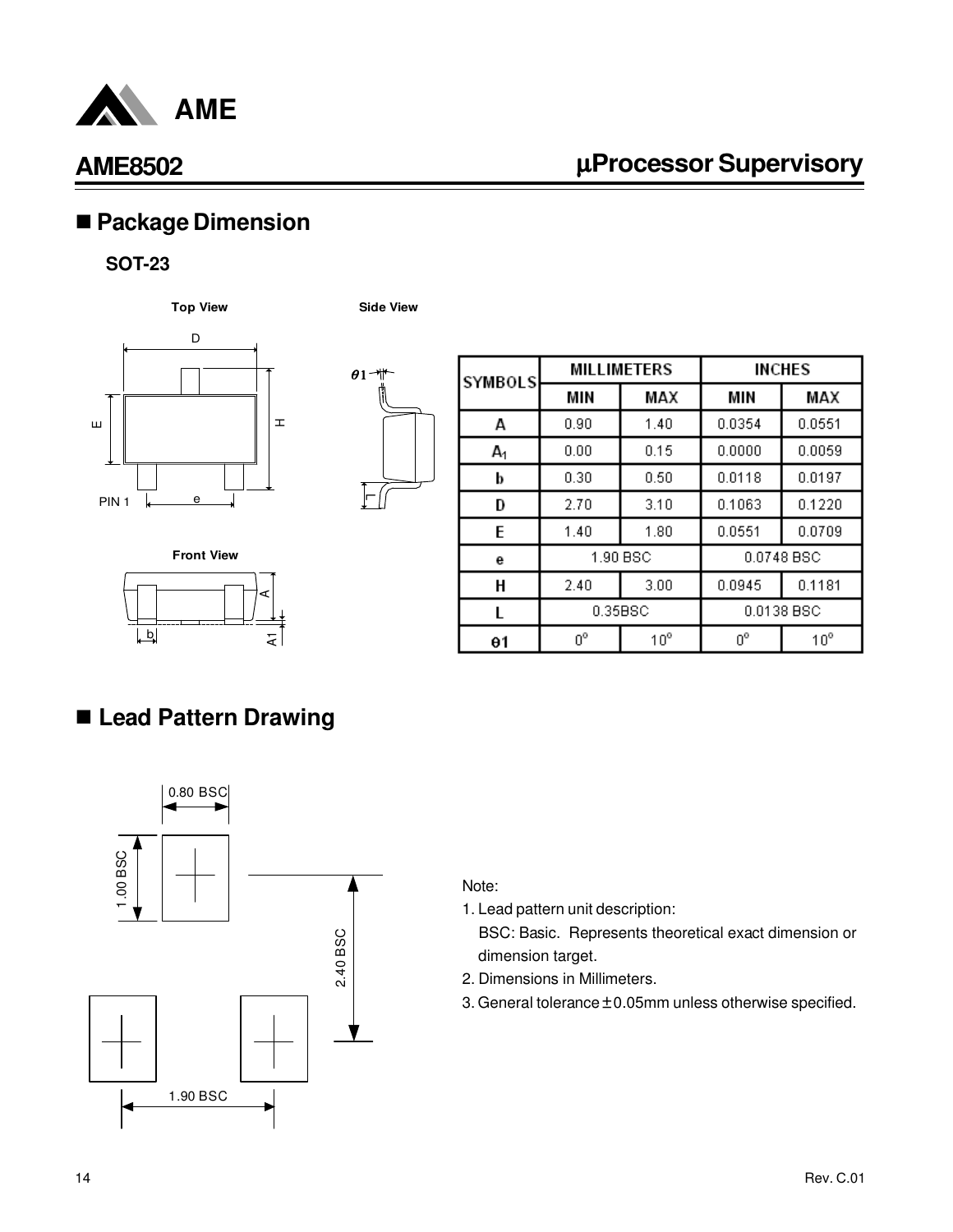

# µ**Processor Supervisory**

# ■ Package Dimension (Contd.)

**TSOT-23A**





θ

**SIDE VIEW**

| <b>SYMBOLS</b> | <b>MILLIMETERS</b> |             | <b>INCHES</b> |             |
|----------------|--------------------|-------------|---------------|-------------|
|                | <b>MIN</b>         | <b>MAX</b>  | <b>MIN</b>    | <b>MAX</b>  |
| A              | 0.700              | 0.900       | 0.028         | 0.035       |
| A1             | 0.000              | 0.100       | 0.000         | 0.004       |
| А2             | 0.700              | 0.800       | 0.028         | 0.031       |
| b              | 0.350              | 0.500       | 0.014         | 0.020       |
| c              | 0.080              | 0.200       | 0.003         | 0.008       |
| D              | 2.820              | 3.020       | 0.111         | 0.119       |
| Е              | 1.600              | 1.700       | 0.063         | 0.067       |
| E <sub>1</sub> | 2.650              | 2.950       | 0.104         | 0.116       |
| е              | 0.95 BSC           |             | 0.037 BSC     |             |
| e1             | 1.90 BSC           |             | 0.075 BSC     |             |
| L              | 0.300              | 0.600       | 0.012         | 0.024       |
| θ              | $0^{\circ}$        | $8^{\circ}$ | $0^{\circ}$   | $8^{\circ}$ |

### n **Lead Pattern Drawing**



#### Note:

1. Lead pattern unit description:

- 2. Dimensions in Millimeters.
- 3. General tolerance  $\pm$  0.05mm unless otherwise specified.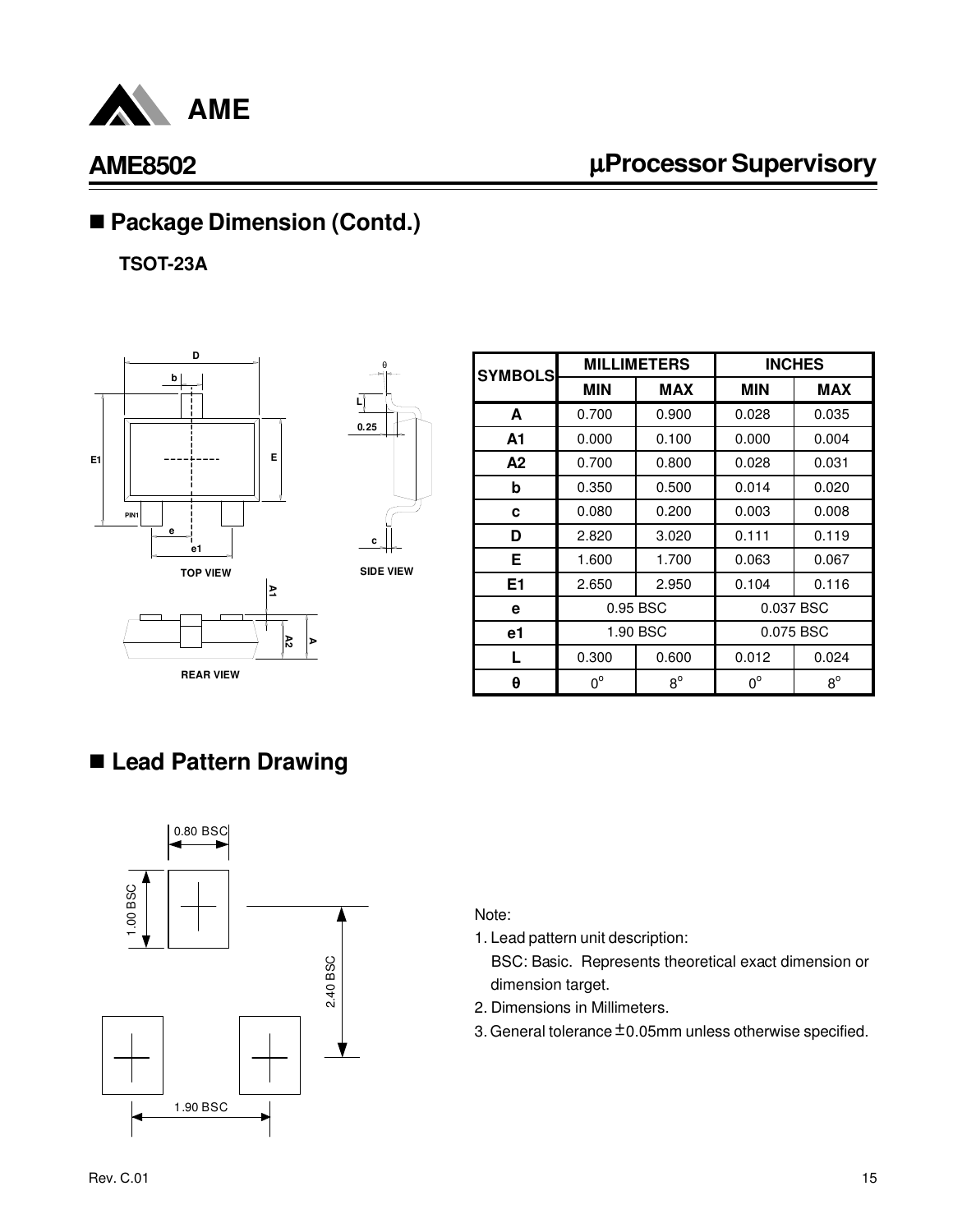

# µ**Processor Supervisory**

**MIN MAX MIN MAX**

**MILLIMETERS INCHES**

**A** 0.900 1.150 0.035 0.045

# ■ Package Dimension (Contd.)

**SOT-143**





**SYMBOLS**

**SIDE VIEW**



| A <sub>1</sub> | 0.000      | 0.100     | 0.000       | 0.004 |
|----------------|------------|-----------|-------------|-------|
| A <sub>2</sub> | 0.900      | 1.050     | 0.035       | 0.041 |
| b              | 0.300      | 0.500     | 0.012       | 0.020 |
| b1             | 0.750      | 0.900     | 0.030       | 0.035 |
| C              | 0.080      | 0.150     | 0.003       | 0.006 |
| D              | 2.800      | 3.000     | 0.110       | 0.118 |
| d              | 0.200 TYP  |           | 0.008 TYP   |       |
| Е              | 1.200      | 1.400     | 0.047       | 0.055 |
| E1             | 2.250      | 2.550     | 0.089       | 0.100 |
| е              |            | 0.950 TYP | 0.037 TYP   |       |
| e1             | 1.800      | 2.000     | 0.071       | 0.079 |
| L              | 0.550 REF. |           | 0.022 REF   |       |
| L1             | 0.300      | 0.500     | 0.012       | 0.020 |
| θ              | 0°         | $R^0$     | $0^{\circ}$ | $R^0$ |

# n **Lead Pattern Drawing**



#### Note:

- 1. Lead pattern unit description:
	- BSC: Basic. Represents theoretical exact dimension or dimension target.
- 2. Dimensions in Millimeters.
- 3. General tolerance 0.05mm unless otherwise specified.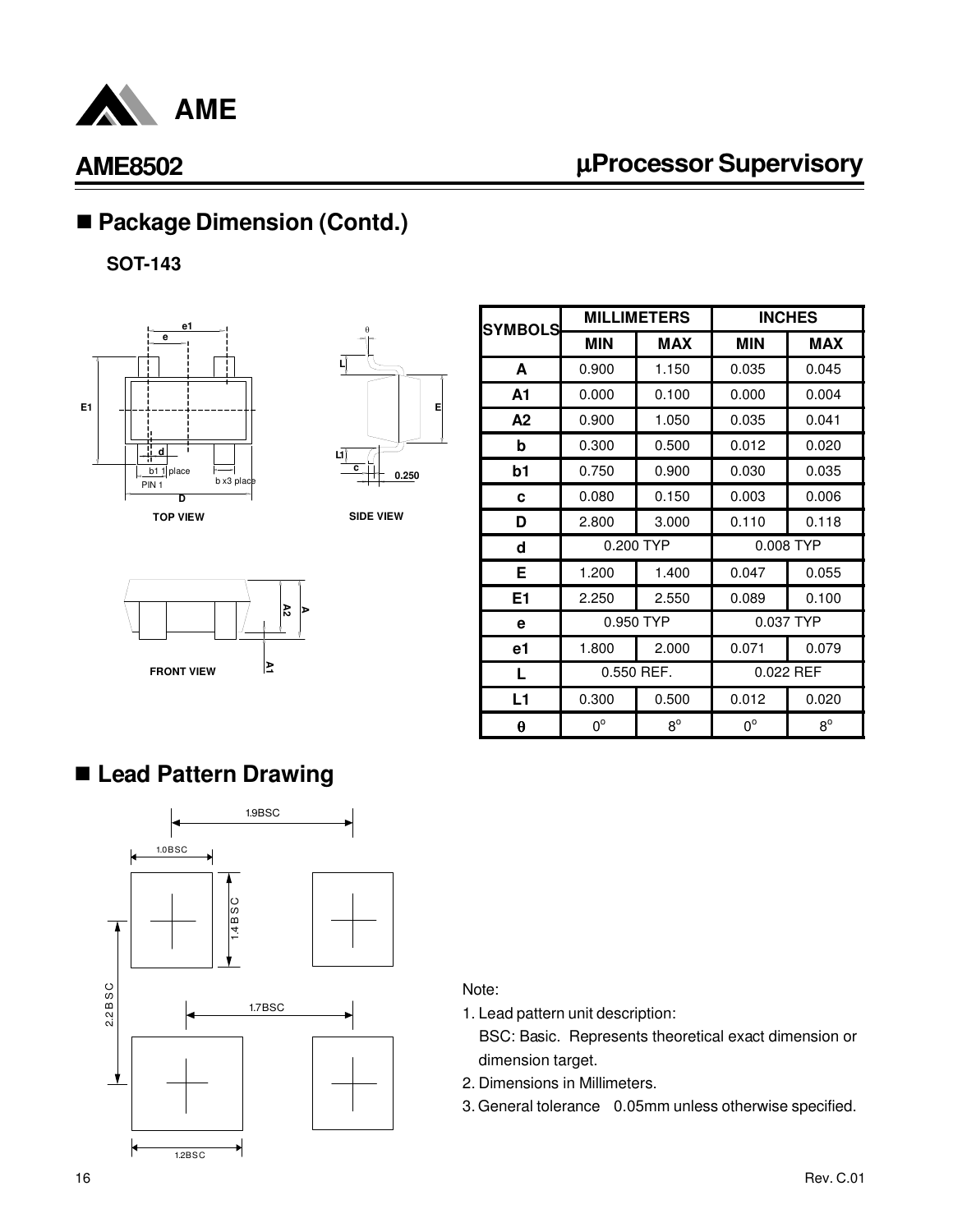

# µ**Processor Supervisory**

# ■ Package Dimension (Contd.)

**SC-70-4**





**SIDE VIEW**



| <b>SYMBOLS</b>        |             | <b>MILLIMETERS</b> | <b>INCHES</b> |             |
|-----------------------|-------------|--------------------|---------------|-------------|
|                       | <b>MIN</b>  | <b>MAX</b>         | <b>MIN</b>    | <b>MAX</b>  |
| A                     | 0.900       | 1.100              | 0.035         | 0.043       |
| A1                    | 0.000       | 0.100              | 0.000         | 0.004       |
| A2                    | 0.900       | 1.000              | 0.035         | 0.039       |
| b                     | 0.250       | 0.400              | 0.010         | 0.016       |
| b1                    | 0.350       | 0.500              | 0.014         | 0.020       |
| C                     | 0.080       | 0.150              | 0.003         | 0.006       |
| d                     | 0.050 TYP   |                    | 0.002 TYP     |             |
| D                     | 2.000       | 2.200              | 0.079         | 0.087       |
| Е                     | 1.150       | 1.350              | 0.045         | 0.053       |
| E1                    | 2.150       | 2.450              | 0.085         | 0.096       |
| e                     | 0.650 TYP   |                    | 0.026TYP      |             |
| e1                    | 1.200       | 1.400              | 0.047         | 0.055       |
| L                     | 0.525 REF   |                    | 0.021 REF     |             |
| L1                    | 0.260       | 0.460              | 0.010         | 0.018       |
| $\boldsymbol{\theta}$ | $0^{\circ}$ | $8^{\circ}$        | $0^{\circ}$   | $8^{\circ}$ |

### n **Lead Pattern Drawing**



Note:

1. Lead pattern unit description:

- 2. Dimensions in Millimeters.
- 3. General tolerance  $\pm$  0.05mm unless otherwise specified.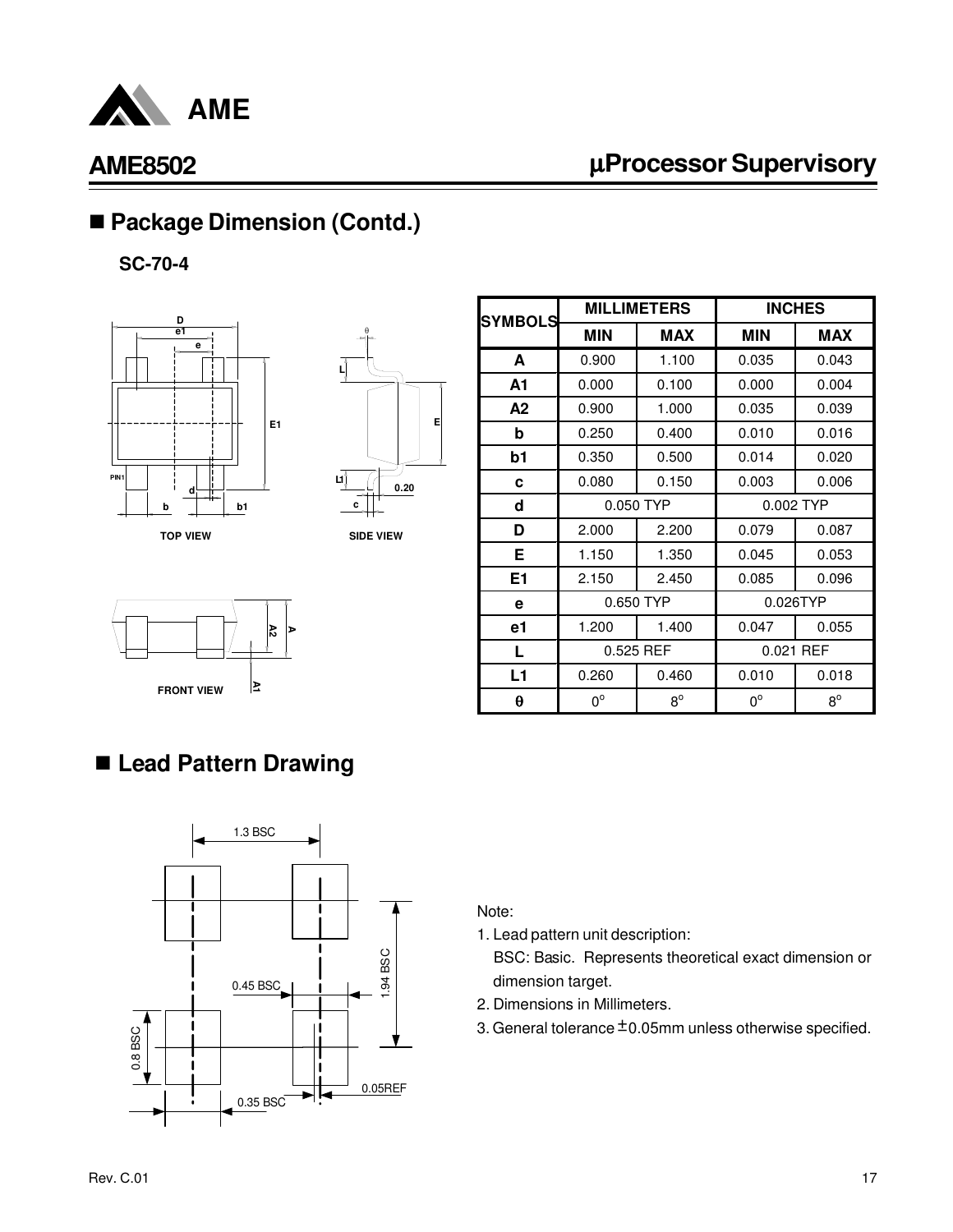

# µ**Processor Supervisory**

# ■ Package Dimension (Contd.)

#### **SOT-25**







| <b>SYMBOLS</b> | <b>MILLIMETERS</b> |              | INCHES      |              |
|----------------|--------------------|--------------|-------------|--------------|
|                | MIN                | MAX          | MIN         | MAX          |
| А              | 0.90               | 1.30         | 0.0354      | 0.0512       |
| A <sub>1</sub> | 0.00               | 0.15         | 0.0000      | 0.0059       |
| b              | 0.30               | 0.55         | 0.0118      | 0.0217       |
| D              | 2.70               | 3.10         | 0.1063      | 0.1220       |
| E              | 1.40               | 1.80         | 0.0551      | 0.0709       |
| е              | 1.90 BSC           |              | 0.0748 BSC  |              |
| Н              | 2.60               | 3.00         | 0.1024      | 0.1181       |
| L              | 0.37 BSC           |              |             | 0.0146 BSC   |
| θ1             | $0^\circ$          | $10^{\circ}$ | $0^{\circ}$ | $10^{\circ}$ |
| $S_1$          | 0.95 BSC           |              | 0.0374 BSC  |              |

# n **Lead Pattern Drawing**

b

**Front View**



হা

A

#### Note:

1. Lead pattern unit description:

- 2. Dimensions in Millimeters.
- 3. General tolerance  $\pm$  0.05mm unless otherwise specified.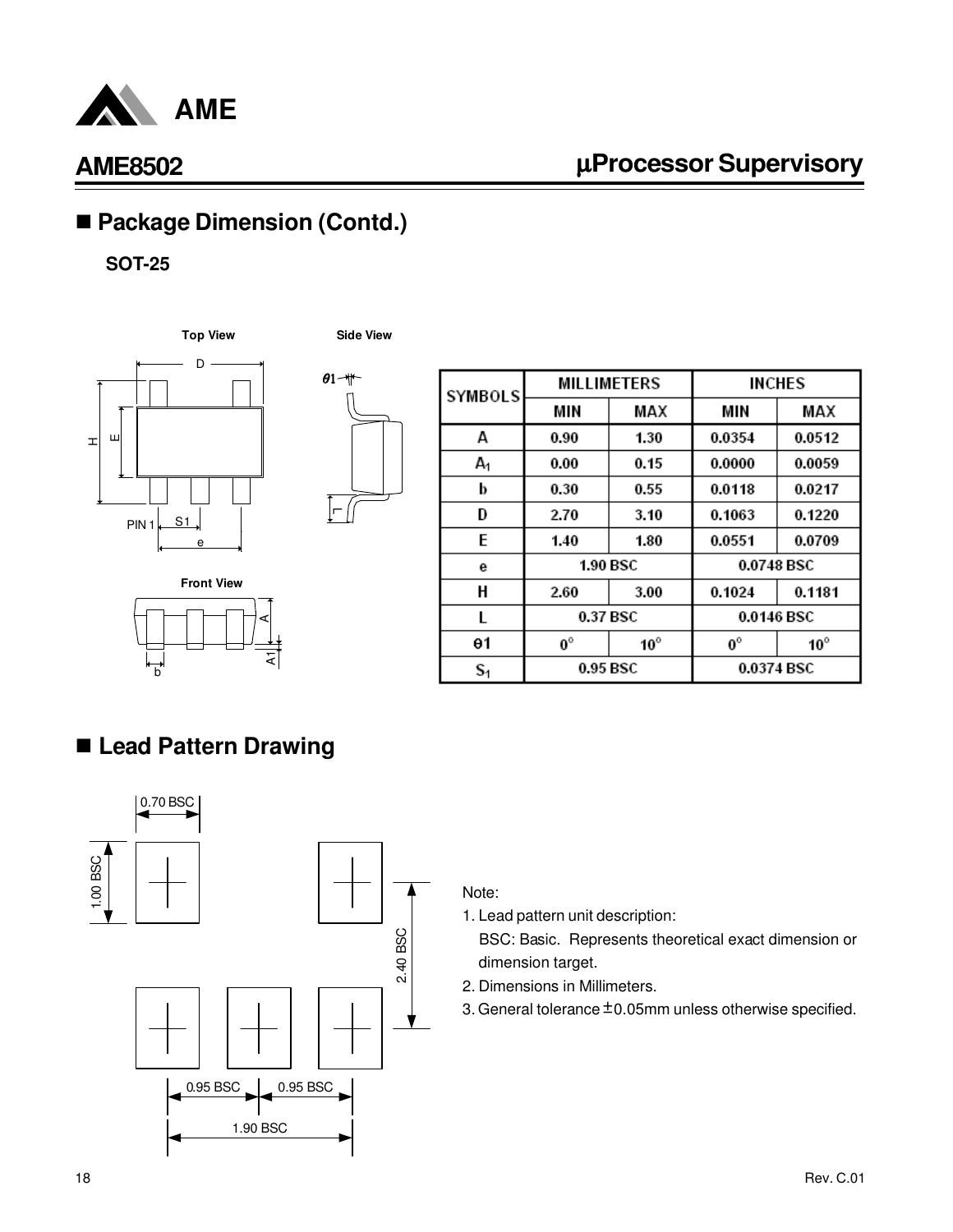

# µ**Processor Supervisory**

# ■ Package Dimension (Contd.)

**TSOT-25A**



| θ                |
|------------------|
|                  |
| ų                |
| 0.25             |
|                  |
|                  |
|                  |
|                  |
|                  |
| c                |
| <b>SIDE VIEW</b> |
|                  |
|                  |

| <b>SYMBOLS</b> | <b>MILLIMETERS</b><br><b>INCHES</b> |             |             |            |
|----------------|-------------------------------------|-------------|-------------|------------|
|                | <b>MIN</b>                          | <b>MAX</b>  | <b>MIN</b>  | <b>MAX</b> |
| A              | 0.700                               | 0.900       | 0.028       | 0.035      |
| A1             | 0.000                               | 0.100       | 0.000       | 0.004      |
| A2             | 0.700                               | 0.800       | 0.028       | 0.031      |
| b              | 0.350                               | 0.500       | 0.014       | 0.020      |
| c              | 0.080                               | 0.200       | 0.003       | 0.008      |
| D              | 2.820                               | 3.020       | 0.111       | 0.119      |
| E              | 1.600                               | 1.700       | 0.063       | 0.067      |
| E <sub>1</sub> | 2.650                               | 2.950       | 0.104       | 0.116      |
| е              | 0.95 BSC                            |             | 0.037 BSC   |            |
| e1             | 1.90 BSC                            |             | 0.075 BSC   |            |
| L              | 0.300                               | 0.600       | 0.012       | 0.024      |
| θ              | $0^{\circ}$                         | $8^{\circ}$ | $0^{\circ}$ | $8^\circ$  |

# n **Lead Pattern Drawing**



#### Note:

- 1. Lead pattern unit description:
	- BSC: Basic. Represents theoretical exact dimension or dimension target.
- 2. Dimensions in Millimeters.
- 3. General tolerance  $\pm$  0.05mm unless otherwise specified.